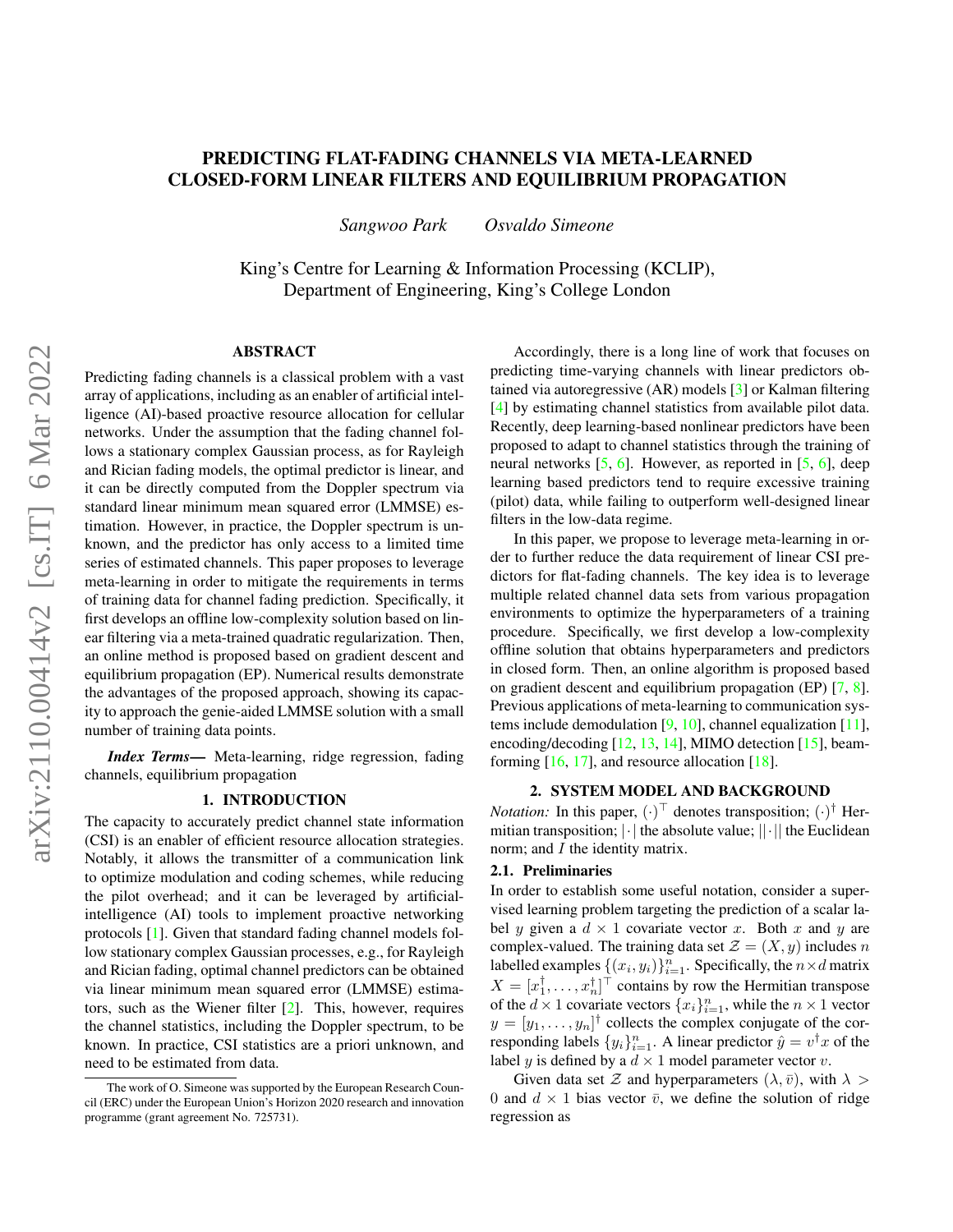<span id="page-1-0"></span>

Fig. 1: Illustration of the frame-based transmission system under study: At any frame  $f$ , based on the previous  $N$  channels  $h_{l,f}^{N}$ , we investigate the problem of optimizing the  $\delta$ -lag prediction  $\hat{h}_{l+\delta,f}$ .

$$
v_{\lambda}^*(\mathcal{Z}|\bar{v}) = \underset{v}{\arg\min} \left\{ \sum_{i=1}^n |v^\dagger x_i - y_i|^2 + \lambda ||v - \bar{v}||^2 \right\}
$$

$$
= \underset{v}{\arg\min} \left\{ ||Xv - y||^2 + \lambda ||v - \bar{v}||^2 \right\}, \qquad (1)
$$

which can be obtained explicitly as

$$
v_{\lambda}^*(\mathcal{Z}|\bar{v}) = A^{-1}(X^{\dagger}y + \lambda \bar{v}), \text{ with } A = X^{\dagger}X + \lambda I. \quad (2)
$$

## <span id="page-1-3"></span>2.2. System Model and Problem Definition

As illustrated in Fig. [1,](#page-1-0) we study a frame-based transmission system, with each frame containing multiple time slots. In each frame  $f = 1, 2, \ldots$ , the channels  $h_{l,f} \in \mathcal{C}$  follow a stationary process across the time slots  $l = 1, 2, \ldots$ , with a generally distinct Doppler spectrum for each frame f. For instance, in a frame  $f$ , we may have a slow-moving user subject to time-invariant fading, while in another the channel may have fast temporal variations described by Clarke's model with a large Doppler frequency.

For each frame f, we are interested in addressing the lag- $\delta$ channel prediction problem, in which channel  $h_{l+\delta,f}$  is predicted based on the  $N$  past channels  $h_{l,f}^N = [h_{l,f}, \ldots, h_{l-N+1,f}]$  $\in \mathcal{C}^{N \times 1}$  (see Fig. [1\)](#page-1-0). To this end, we adopt linear prediction with regressor  $v_f \in \mathcal{C}^{N \times 1}$ , so that the prediction is given as

$$
\hat{h}_{l+\delta,f} = v_f^{\dagger} h_{l,f}^N. \tag{3}
$$

The focus on linear prediction is justified by the optimality of linear estimation for Gaussian stationary processes [\[19\]](#page-4-18), which provide standard models for fading channels in rich scattering environments [\[20\]](#page-4-19).

To train the linear regressor, for any frame, we have available the training set  $\mathcal{Z}_f^{\text{tr}} = \{(x_{i,f}, y_{i,f})\}_{i=1}^{L^{\text{tr}}} \equiv \{(h_{l,f}^N, h_{l+\delta,f})\}$  $\big\}^{L^{\text{tr}}+N-1}$  encompassing  $L^{\text{tr}}$  input-output examples for the predictor [\(2\)](#page-1-1). Note that data set  $\mathcal{Z}_f^{\text{tr}}$  can be constructed from  $L^{\text{tr}}$  + N +  $\delta$  - 1 channels  $\{h_{1,f},\ldots,h_{L^{\text{tr}}+N+\delta-1,f}\}$ . In practice, these channel vectors  $h_{l,f}$  are estimated using pilot symbols, and estimation noise can be easily incorporated in the model. We define the corresponding  $L^{\text{tr}} \times N$  input matrix  $X_f^{\text{tr}} = [x_{1,f}^{\dagger}, \dots, x_{L^{\text{tr}},f}^{\dagger}]^{\top}$  and  $L^{\text{tr}} \times 1$  target vector  $y_f^{\text{tr}} = [y_{1,f}, \dots, y_{L^{\text{tr}},f}]^{\dagger}$ , so that the data set can be expressed as the pair  $\mathcal{Z}_f^{\text{tr}} = (X_f^{\text{tr}}, y_f^{\text{tr}})$ .

Based on the training data  $\mathcal{Z}_f^{\text{tr}}$ , for fixed hyperparameters  $(\lambda, \bar{v})$ , an optimized predictor [\(2\)](#page-1-1) is obtained via the ridge regression problem [\(1\)](#page-1-2) with  $X_f^{\text{tr}}$  and the  $y_f^{\text{tr}}$  in lieu of X and y. This yields the regressor  $v_{\lambda}^*(\mathcal{Z}_f^{\text{tr}}|\bar{v})$ .

# 3. FAST TRAINING VIA OFFLINE META-LEARNING

An important problem with the linear predictor described in Sec. [2.2](#page-1-3) is that it can only rely on data from the same frame, which may be limited due to the spectral efficiency reduction caused by the transmission of pilot symbols. In this section, we propose a solution to this problem by leveraging data from different frames via offline meta-learning, where such data is available at once in a batch manner. The next section will explore an online solution.

#### 3.1. Meta-Training

<span id="page-1-2"></span><span id="page-1-1"></span>Meta-learning operates in two distinct phases: meta-training and meta-testing. During meta-training, we have access to channel data for F frames, with  $L + N + \delta - 1$  channels  $\{h_{1,f}, \ldots, h_{L+N+\delta-1,f}\}$  available for each frame, with  $L > L<sup>tr</sup>$ . Following the standard meta-learning approach (e.g.,  $[21]$ ), we split the available L data points into  $L^{\text{tr}}$  training pairs  $\{(x_{i,f}, y_{i,f})\}_{i=1}^{L^{\text{tr}}} \equiv \{(x_{i,f}^{\text{tr}}, y_{i,f}^{\text{tr}})\}_{i=1}^{L^{\text{tr}}}$  =  $\mathcal{Z}_f^{\text{tr}}$  and  $L^{\text{te}} = L - L^{\text{tr}}$  test pairs  $\{(x_{i,f}, y_{i,f})\}_{i=L^{\text{tr}}+1}^L \equiv$  $\{(x_{i,f}^{\text{te}}, y_{i,f}^{\text{te}})\}_{i=1}^{L^{\text{te}}} = \mathcal{Z}_f^{\text{te}}$ , resulting in two separate data sets  $\mathcal{Z}_f^{\text{tr}}$  and  $\mathcal{Z}_f^{\text{te}}$ . The covariate vectors  $\{x_{i,f}\}$  and labels  $\{y_{i,f}\}$ are defined as described in Sec. [2.2](#page-1-3) as a function of the prediction window N and prediction lag  $\delta$ . We correspondingly define the  $L^{\text{tr}} \times N$  input matrix  $X_f^{\text{tr}}$  and the  $L^{\text{tr}} \times 1$  target vector  $y_f^{\text{tr}}$ , as well as the  $L^{\text{te}} \times N$  input matrix  $X_f^{\text{te}}$  and the  $L^{\text{te}} \times 1$  target vector  $y_f^{\text{te}}$ .

 $_T$ trained regressors  $v^*_{\lambda}(\mathcal{Z}_f^{\text{tr}}|\bar{v})$  across all frames  $f = 1, \ldots, F$ . We propose to optimize the hyperparameter vector  $\bar{v}$ , for a fixed  $\lambda > 0$ , based on meta-training data. This is done so as to minimize the sum-loss of the predictors defined by the Accordingly, estimating the loss in each frame  $f$  via the test set  $\mathcal{Z}_f^{\text{te}}$  yields the meta-training problem

<span id="page-1-4"></span>
$$
\bar{v}_{\lambda}^* = \arg\min_{\bar{v}} \left\{ \sum_{f=1}^F \sum_{i=1}^{L^{\text{te}}} \left| v_{\lambda}^*(\mathcal{Z}_f^{\text{tr}}|\bar{v})^\dagger x_{i,f}^{\text{te}} - y_{i,f}^{\text{te}} \right|^2 \right\}.
$$
 (4)

As studied in  $[22]$ , the minimization in [\(4\)](#page-1-4) is a least squares problem that can be solved in closed form as

$$
\bar{v}_{\lambda}^{*} = \arg\min_{\bar{v}} \sum_{f=1}^{F} \left\| \tilde{X}_{f}^{\text{te}} \bar{v} - \tilde{y}_{f}^{\text{te}} \right\|^{2} = (\tilde{X}^{\dagger} \tilde{X})^{-1} \tilde{X}^{\dagger} \tilde{y}, \quad (5)
$$

where  $L^{te} \times N$  matrix  $\tilde{X}_f^{te}$  contains by row the Hermitian transpose of the  $N \times 1$  pre-conditioned input vectors  $\{\lambda(A_f^{\text{tr}})^{-1}x_{i,f}^{\text{te}}\}_{i=1}^{L^{\text{te}}}, \ \text{with} \ \ A_f^{\text{tr}} = (X_f^{\text{tr}})^{\dagger}X_f^{\text{tr}} + \lambda I,; \ \ \tilde{y}_f^{\text{te}} \ \text{is}$  $L^{te} \times 1$  vector containing vertically the complex conjugate of the transformed outputs  $\{ (y_{i,f}^{\text{te}} - (y_f^{\text{tr}})^\dagger X_f^{\text{tr}} (A_f^{\text{tr}})^{-1} x_{i,f}^{\text{te}} \}_{i=1}^L;$ the  $FL^{\text{te}} \times N$  matrix  $\tilde{X} = [\tilde{X}_1^{\text{te}}, \dots, \tilde{X}_F^{\text{te}}]^\top$  stacks vertically the  $L^{te} \times N$  matrices  $\{\tilde{X}_f^{te}\}_{f=1}^F$ ; and the  $FL^{te} \times 1$  vector  $\tilde{y} = [\tilde{y}_1^{\text{te}}, \dots, \tilde{y}_F^{\text{te}}]^\top$  stacks vertically the  $L^{\text{te}} \times 1$  vectors  $\{\tilde{y}_f^{\text{te}}\}_{f=1}^F$ .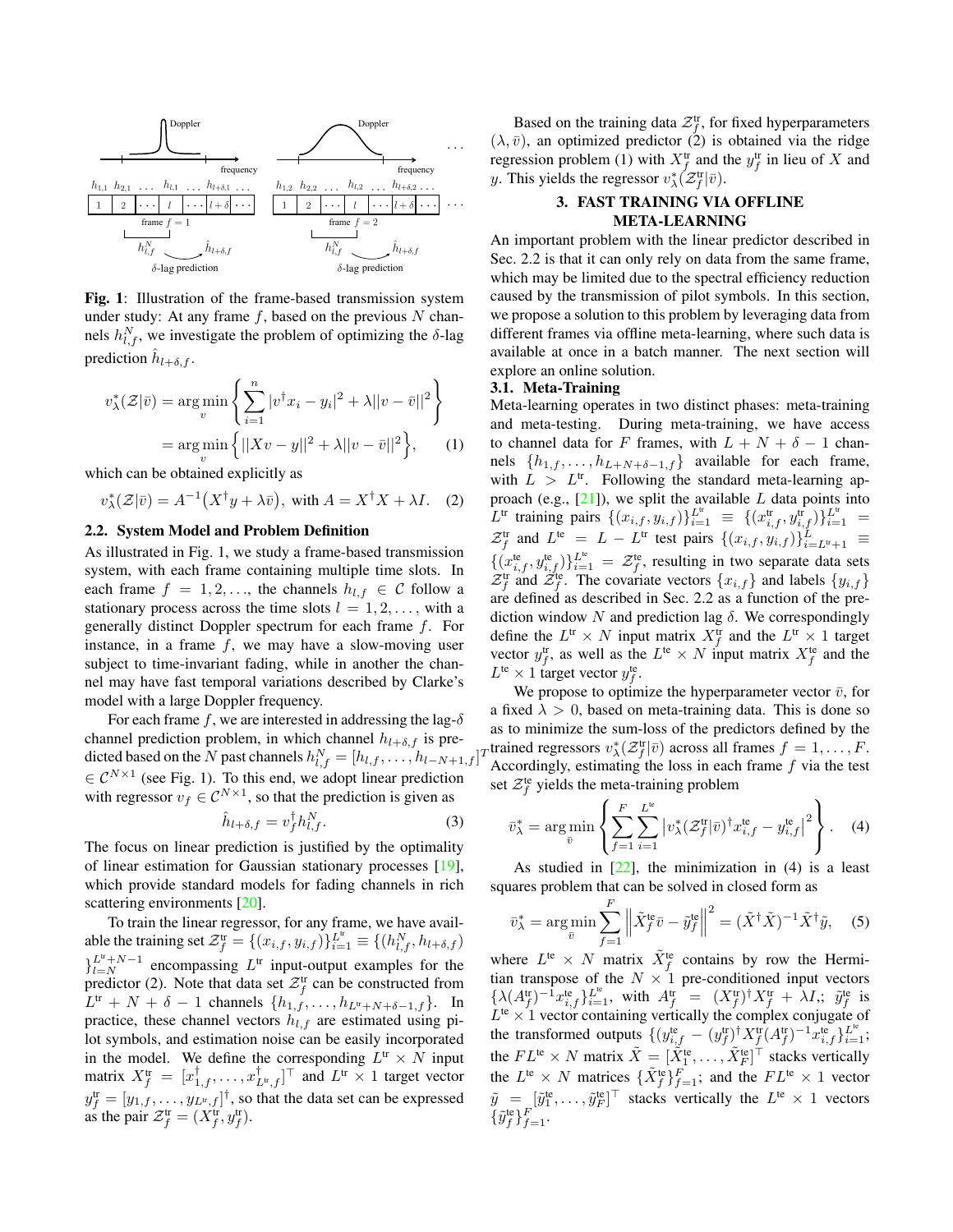Unlike standard meta-learning algorithms used by most papers on communications  $[9, 10, 11, 12, 13, 16]$  $[9, 10, 11, 12, 13, 16]$  $[9, 10, 11, 12, 13, 16]$  $[9, 10, 11, 12, 13, 16]$  $[9, 10, 11, 12, 13, 16]$  $[9, 10, 11, 12, 13, 16]$  $[9, 10, 11, 12, 13, 16]$  $[9, 10, 11, 12, 13, 16]$  $[9, 10, 11, 12, 13, 16]$  $[9, 10, 11, 12, 13, 16]$  $[9, 10, 11, 12, 13, 16]$ , such as model-agnostic meta-learning (MAML), the proposed metalearning procedure is not based on iterative processing such as gradient descent, and it does not require the tuning of hyperparameters such as a learning rate schedule. We will discuss below how to set the only free hyperparameter  $\lambda$ .

Reference [\[22\]](#page-4-21) utilizes an additional validation dataset to optimize the scalar hyperparameter  $\lambda$  via a cross-validation approach [\[23\]](#page-4-22). Given that this would require the transmission of additional frames or prevent the full use of the available frames for meta-learning, we propose to tune  $\lambda$  by addressing the problem

$$
\lambda^* = \underset{\lambda \in \Lambda}{\arg \min} \left\{ \sum_{f=1}^F \sum_{i=1}^{L^{\text{te}}} \left| v^*_{\lambda} (\mathcal{Z}_f^{\text{tr}} | \bar{v}^*_{\lambda})^\dagger x_{i,f}^{\text{te}} - y_{i,f}^{\text{te}} \right|^2 \right\}, \tag{6}
$$

over a predefined discrete search  $\Lambda$  space for  $\lambda$ . In order to mitigate overfitting that may result from optimizing both hyperparameters  $\bar{v}$  and  $\lambda$  based on the same split  $(\mathcal{Z}_f^{\text{tr}}, \mathcal{Z}_f^{\text{te}})$  of data set  $\mathcal{Z}_f$ , we have implemented [\(6\)](#page-2-0) by choosing a different random split of the data set.

# 3.2. Meta-Testing

After meta-learning, during runtime, for a new frame  $f<sup>new</sup>$ , we observe training channels  $h_{l,f^{new}}$  with  $l = 1, \ldots, L^{new}$  +  $N + \delta - 1$ . Accordingly, we have the training set  $\mathcal{Z}_{f^{\text{new}}} =$  $\{(h_{l,free}^{N}, h_{l+\delta, f^{\text{new}}})\}_{l=N}^{L^{\text{new}}+N-1}$ . Based on these data and on the meta-trained hyperparameters  $(\lambda^*, \bar{v}_{\lambda^*}^*)$ , we train a channel predictor via ridge regression [\(1\)](#page-1-2), obtaining

$$
v_{fnew}^* = v_{\lambda^*}^*(\mathcal{Z}_{fnew}|\bar{v}_{\lambda^*}^*).
$$
 (7)

4. FAST TRAINING VIA ONLINE META-LEARNING In this section, we briefly consider a scenario in which frames are transmitted in a streaming fashion so that, at any current frame  $f$ , we can use as meta-training data the channel data from past frames. Specifically, we assume that at frame  $f$ , we have access to data  $\{\{h_{l,f'}\}_{l=1}^{L+N+\delta-1}\}_{f'=1}^{f-1}$  $f' = \min (f - M, 1)$  from the most recent M frames.

In order to facilitate an online update of the hyperparameter vector  $\bar{v}$  as more frames are collected, we develop an iterative gradient-based solution that follows EP [\[7\]](#page-4-6).

To start, we define  $L_{f'}(v) := ||X_{f'}^{\text{tr}}v - y_{f'}^{\text{tr}}||^2$  for the training loss in frame  $f'$ ;  $L_{f'}^{\text{inner}}(v|\bar{v}) := L_{f'}(v) + \lambda ||v - \bar{v}||^2$ for the corresponding regularized loss; and  $L_{f'}^{\text{outer}}(v) :=$  $||X_{f'}^{\text{te}}v - y_{f'}^{\text{te}}||^2$  for the corresponding test loss. With these definitions, the optimal hyperparameter vector [\(4\)](#page-1-4) obtained at frame  $f$  based on the observation of data from frames  $f' = \max (f - M, 1), \ldots, f - 1$  can be rewritten as

$$
\bar{v}_{\lambda,M}^*(f) = \arg\min_{\bar{v}} \sum_{f'=\max\left(f-M,1\right)}^{f-1} L_{f'}^{\text{outer}} \left( v_{\lambda}^*(\mathcal{Z}_{f'}^{\text{tr}}|\bar{v}) \right),
$$

where  $v_{\lambda}^{*}(Z_{f'}^{\text{tr}}|\bar{v}) = \arg \min L_{f'}^{\text{inner}}(v|\bar{v})$ . (8) EP tackles problem [\(8\)](#page-2-1) via gradient descent  $\left[2\frac{3}{2}\right]$  by introducing total loss function

$$
L_f^{\text{total}}(v|\bar{v}, \alpha) = L_{f'}^{\text{inner}}(v|\bar{v}) + \alpha L_{f'}^{\text{outer}}(v), \tag{9}
$$

with an additional real-valued hyperparameter  $\alpha \in \mathbb{R}$ . Defining

<span id="page-2-2"></span>
$$
v_{f'}^{\alpha,\bar{v}} = \underset{v}{\arg\min} L_{f'}^{\text{total}}(v|\bar{v},\alpha)
$$
(10)  
= 
$$
\underset{v}{\arg\min} \left\{ \left\| X_{f'}^{\text{tr}} v - y_{f'}^{\text{tr}} \right\|^2 + \alpha \left\| X_{f'}^{\text{te}} v - y_{f'}^{\text{te}} \right\|^2 + \lambda \left\| v - \bar{v} \right\|^2 \right\}
$$
  
= 
$$
(A_{f'}^{\alpha})^{-1} \left( (X_{f'}^{\alpha})^{\dagger} y_{f'}^{\alpha} + \lambda \bar{v} \right), \text{ with } A_{f'}^{\alpha} = \left( (X_{f'}^{\alpha}) \right)^{\dagger} X_{f'}^{\alpha} + \lambda I,
$$

where the  $L \times N$  matrix  $X_{f'}^{\alpha} = [X_{f'}^{\text{tr}}, \sqrt{\alpha} X_{f'}^{\text{te}}]^{\top}$  stacks vertically the training input matrix  $X_{f'}^{\text{tr}}$  and the weighted test input matrix  $\sqrt{\alpha}X_{f'}^{\text{te}}$ ; and the  $L \times 1$  vector  $y_{f'}^{\alpha}$  =  $[y_{f'}^{\text{tr}}, \sqrt{\alpha} y_{f'}^{\text{te}}]^{\top}$  stacks vertically the training target vector  $y_{f'}^{\text{tr}}$  $[g_f, \sqrt{\alpha}g_{f'}]$  stacks vertically the training target vector  $g_{f'}$ <br>and the weighted test target vector  $\sqrt{\alpha}y_{f'}^{\text{te}}$ . Based on defini-tion [\(10\)](#page-2-2), we have  $v_{f'}^{\alpha=0,\bar{v}} = v_{\lambda}^*(\mathcal{Z}_{f'}^{\text{tr}}|\bar{v})$ , which is the solution of the inner problem in [\(8\)](#page-2-1). Furthermore, it can be proved [\[7\]](#page-4-6) that the gradient  $\nabla_{\bar{v}} L_{f'}^{\text{outer}}(v_{\lambda}^*(\mathcal{Z}_{f'}^{\text{tr}}|\bar{v}))$  of the objective of the meta-training problem [\(8\)](#page-2-1) can be expressed as the limit

<span id="page-2-0"></span>
$$
\nabla_{\bar{v}} L_{f'}^{\text{outer}} \left( v_{\lambda}^{*} ( \mathcal{Z}_{f'}^{\text{tr}} | \bar{v} ) \right)
$$
\n
$$
= \lim_{\alpha \to 0} \frac{1}{\alpha} \left( \frac{\partial L_{f'}^{\text{total}}}{\partial \bar{v}} \left( v_{f'}^{\alpha, \bar{v}} | \bar{v}, \alpha \right) - \frac{\partial L_{f'}^{\text{total}}}{\partial \bar{v}} \left( v_{f'}^{0, \bar{v}} | \bar{v}, 0 \right) \right)
$$
\n
$$
= \lim_{\alpha \to 0} \frac{1}{\alpha} \left( 2\lambda (v_{f'}^{0, \bar{v}} - v_{f'}^{\alpha, \bar{v}}) \right). \tag{11}
$$
\nWith a small enough scalar  $\alpha \neq 0$ , regardless of its sign, we

can hence estimate the gradient  $\nabla_{\bar{v}} L_{f'}^{\text{outer}} \left( v_{\lambda}^* ( \mathcal{Z}_{f'}^{\text{tr}} | \bar{v}) \right)$  as

<span id="page-2-5"></span>
$$
\frac{1}{\alpha} \left( 2\lambda (v_{f'}^{0,\bar{v}} - v_{f'}^{\alpha,\bar{v}}) \right) = \frac{1}{\alpha} \left( 2\lambda \left( (A_{f'}^{\text{tr}})^{-1} \left( (X_{f'}^{\text{tr}})^{\dagger} y_{f'}^{\text{tr}} + \lambda \bar{v} \right) \right) - (A_{f'}^{\alpha})^{-1} \left( (X_{f'}^{\alpha})^{\dagger} y_{f'}^{\alpha} + \lambda \bar{v} \right) \right), \tag{12}
$$

where we have used [\(10\)](#page-2-2). In order to obtain an online learning rule, we propose to apply gradient descent using gradient estimate [\(12\)](#page-2-3) and adopting as initialization the final iterate produced at frame  $f - 1$ .

#### <span id="page-2-3"></span>5. EXPERIMENTS

In this section, we present a number of experiments for both offline and online meta-learning<sup>[1](#page-2-4)</sup>.

*Random Doppler Frequency (Offline)*: Consider the Doppler spectra following Jakes' model

$$
S_1(w) = \frac{1}{\frac{w_m}{2}\sqrt{1 - (w/w_m)^2}}, \ |w| \le w_m \qquad (13)
$$

and the rounded model [\[24\]](#page-4-23)

$$
S_2(w) = \alpha \Big[ a_0 + a_2 (w/w_m)^2 + a_4 (w/w_m)^4 \Big], \ |w| \le w_m,
$$
  
with  $\alpha = \frac{1}{\frac{w_m}{\pi} \Big[ a_0 + a_2/3 + a_4/5 \Big]}.$  (14)

<span id="page-2-1"></span>We consider  $a_0 = 1, a_2 = -1.72, a_4 = 0.785$  [\[24\]](#page-4-23). The Doppler spectrum  $S_f(w)$  in each frame f is assumed to be generated by first picking at random, with the same probability, a Jakes' or rounded spectrum; and then selecting a

<span id="page-2-4"></span> $1$ Code for regenerating the results of this paper can be found at [https:](https:github.com/kclip/scalar-channel-meta-prediction) [github.com/kclip/scalar-channel-meta-prediction](https:github.com/kclip/scalar-channel-meta-prediction)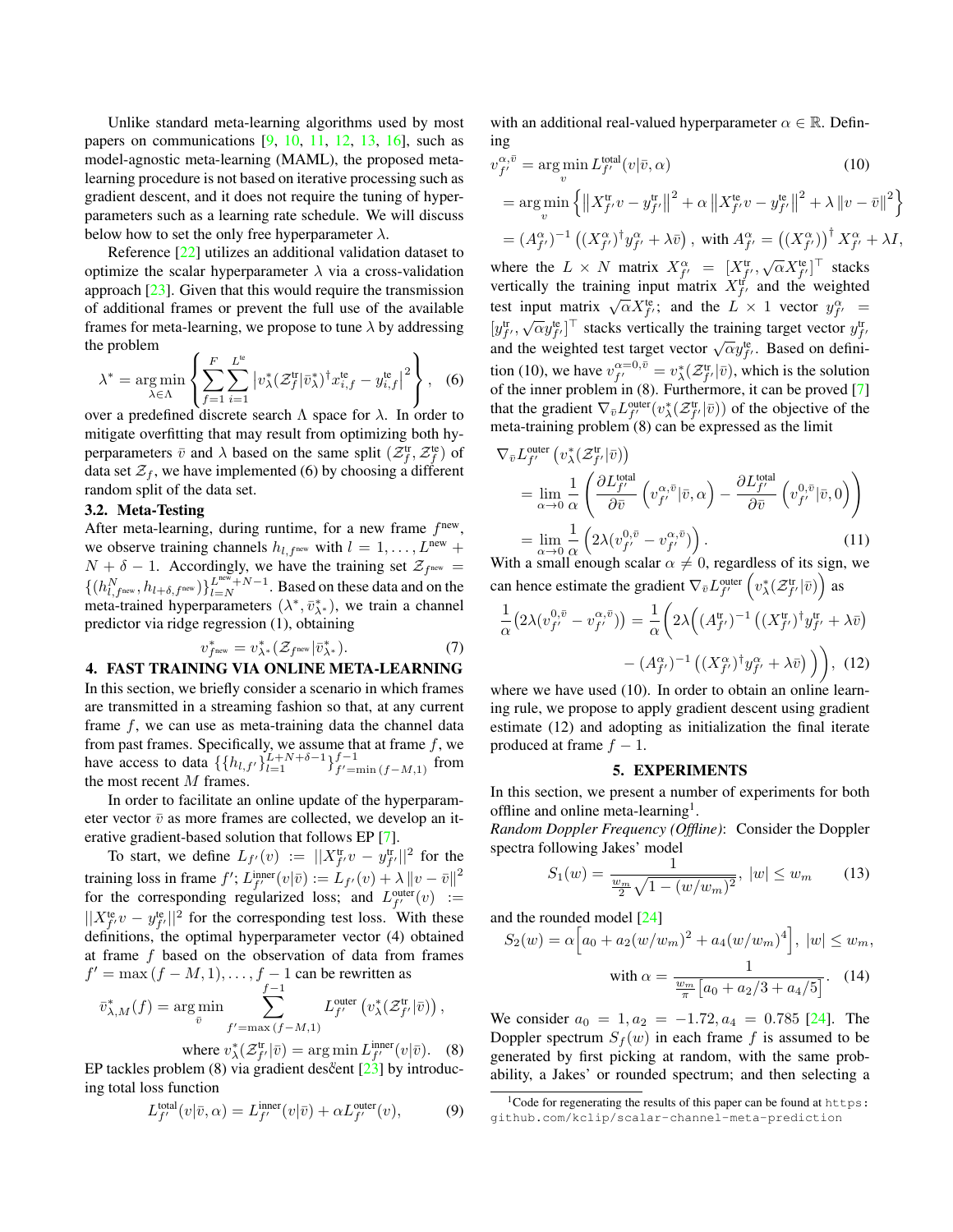<span id="page-3-0"></span>

Fig. 2: Channel prediction performance as a function of the number of training samples  $L^{\text{new}}$ , with window size  $N = 5$ and lag  $\delta = 3$  for the setting with random maximum Doppler frequencies.

random Doppler frequency  $w_m/2\pi \sim U_{[0.05,0.1]}$ . We fix  $F = 80$  meta-training frames with number of slots per frame  $L = L<sup>tr</sup> + L<sup>te</sup> = L<sup>new</sup> + 100.$ 

We compare the proposed meta-learning scheme to *(i) conventional learning*, which directly applies the regressor [\(7\)](#page-2-5) with  $\lambda = 0$ ; *(ii) genie-aided prediction*, which implements LMMSE strategy based on knowledge of the Doppler spectrum; *(iii*) *joint learning*, which utilizes previous channel data at frames  $f$  jointly with the current channel at frame  $f^{new}$  to obtain the regressor  $v_{f^n}^*$  by solving the problem

$$
\min_{v} \left( \sum_{f} \sum_{l} ||v^{\dagger} h_{l,f}^{N} - h_{l+\delta,f}||^{2} + \sum_{l} ||v^{\dagger} h_{l,f}^{N} - h_{l+\delta,f}^{new}||^{2} \right). \tag{15}
$$

Conventional learning and joint learning schemes correspond to LMMSE strategies based on covariance matrices estimated using pilots received, respectively, only in the new frame or in all the previous frames along with the new frame.

In Fig. [2,](#page-3-0) we compute the mean squared error (MSE) averaged over 10, 000 samples. For prediction, we consider window size  $N = 5$  with lag size  $\delta = 3$ . During meta-testing, we compute the channel prediction MSE with varying number of training samples  $L^{\text{new}}$  for the new frame  $f^{\text{new}}$  as shown in Fig. [2.](#page-3-0) All the considered schemes except for joint learning are seen to converge to the optimal performance as  $L^{\text{new}}$ grows, while meta-learning is observed to predict future channels even only with a single sample, i.e., with  $L^{new} = 1$ . Additionally, we also verified (not shown) that deep neural network-based predictors such as recurrent neural network or multilayer perceptron could not outperform the linear predictors considered in this work, as also reported in [\[5,](#page-4-4) [6\]](#page-4-5).

*Standard Channel Model (Offline)*: Here, we evaluate the proposed solution under the 5G standard spatical channel model (SCM) model [\[20\]](#page-4-19). To obtain frequency-flat fading, from the CDL-C channel model [\[20\]](#page-4-19), we take only the first cluster into account to generate the channel model  $h_{l,f}$ . The Doppler frequency for each path is randomly scaled to have values between  $w_{d,f}/2\pi \in [10,100]$  by randomly changing the velocity of the user. Fig. [3](#page-3-1) shows channel prediction performance

<span id="page-3-1"></span>

Fig. 3: Channel prediction performance as a function of the number of training samples  $L^{\text{new}}$ , with window size  $N = 5$ and lag  $\delta = 3$  under single clustered CDL-C model with random user velocity at each frame  $f$  [\[20\]](#page-4-19).

<span id="page-3-3"></span>

<span id="page-3-2"></span>Fig. 4: Channel prediction performance as a function of current frame index f with window size  $N = 5$  and lag  $\delta = 3$  under single clustered CDL-C model with random user velocity for each frame  $f$  [\[20\]](#page-4-19). MSE is averaged over 10 independent experiments and smoothed over 100 frames.

with the same setting as Fig. [2,](#page-3-0) while considering 20 dB of channel estimation noise with  $P = 100$  pilots. We observe that the proposed meta-learning approach works well even for channel models that do not strictly follow stationary Gaussian processes.

*Gradient-Based Meta-Learning (Online)*: Lastly, we consider an online scenario in which frames are observed in a streaming fashion. We assume same standard channel model as in Sec. [5](#page-3-2) during frames  $f = 1, \ldots, 300$  and compute the MSE at each frame f with fixed lambda  $\lambda = 1$ . We average over 10 independent experiments and plot the MSE smoothed with moving average with length 100. Fig. [4](#page-3-3) shows that online meta-learning via EP outperforms conventional learning and offline joint learning even with  $M = 1$ , with the MSE decreasing as M is increased.

# 6. CONCLUSIONS

This paper considered linear channel prediction via metalearning for both offline and online scenarios. The proposed meta-learned linear filters via closed-form expression and EP, were seen to effectively reduce the pilot overhead needed in each frame. Future work may consider prediction for frequency-selective MIMO fading channel.